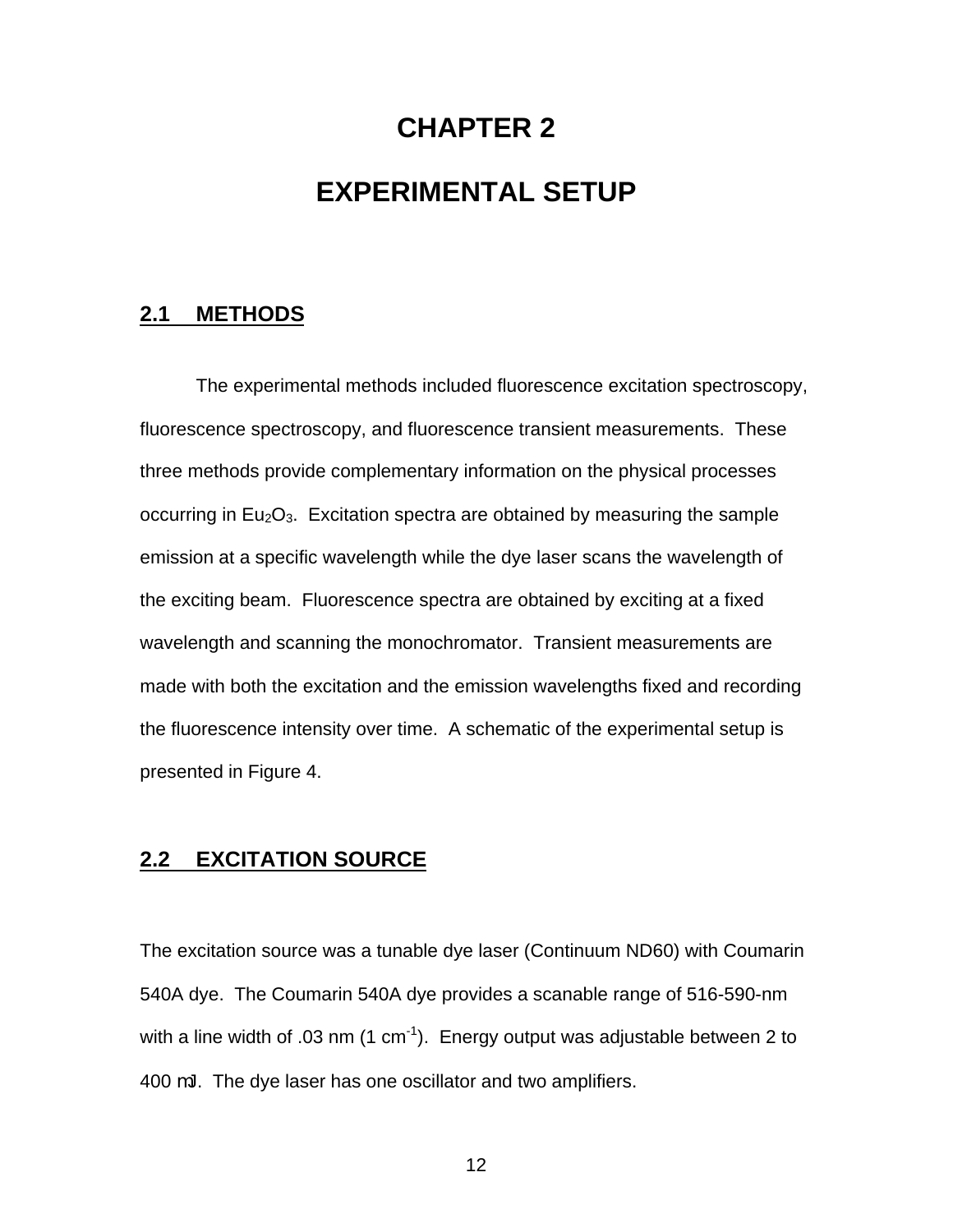

Figure 4. Experimental Setup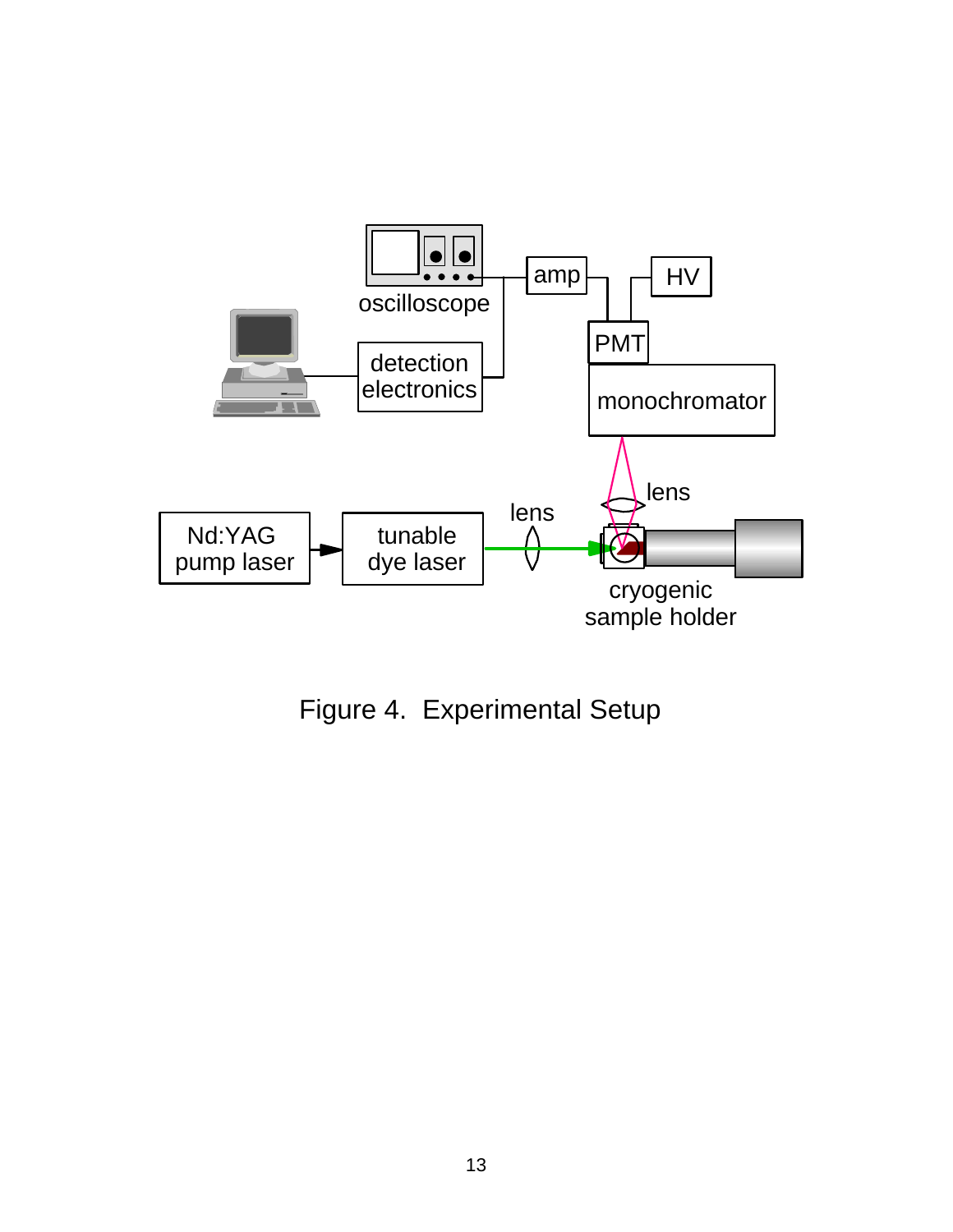Wavelength selection is provided by the grazing-incidence grating method. Dye laser operation is externally controlled by a computer equipped with Continuum ND61 driver software (Version 10.1).

A 10-hertz  $Nd^{3+}$ :YAG laser (Continuum Surelite II) pumps the dye laser, which has a pulse length of 4 to 6 ns and energy stability of  $\pm$ 4%. Adjusting the xenon flashlamp voltage between 1.30 kV and 1.60 kV controls laser output energy. Adjusting the Q-switch delay time also can be used to control laser energies, but in general it was kept at 200 μs for maximum efficiency. The beam from the  $Nd^{3+}$ :YAG laser is directed to the dve laser using three dichroic mirrors which are ~99.9% reflective for 355-nm radiation.

The beam exiting the dye laser is directed to the sample using a series of mirrors. The beam width is adjusted by passing through an aperture opening. In order to limit any laser fluorescence from reaching the sample or detector a LS600 cut-off filter is placed before the sample. For measurements at very low laser intensities, neutral density filters are also placed before the sample.

# **2.3 LASER ENERGY AND FOCUS**

The laser energy of the excitation source was measured using a DigiRad R-752 Universal Radiometer. A microscope slide was placed at a 45<sup>°</sup> angle in the beam path before the sample, and 3.5% of the laser beam was reflected onto by the radiometer. This allowed continuous monitoring of laser energy during data collection.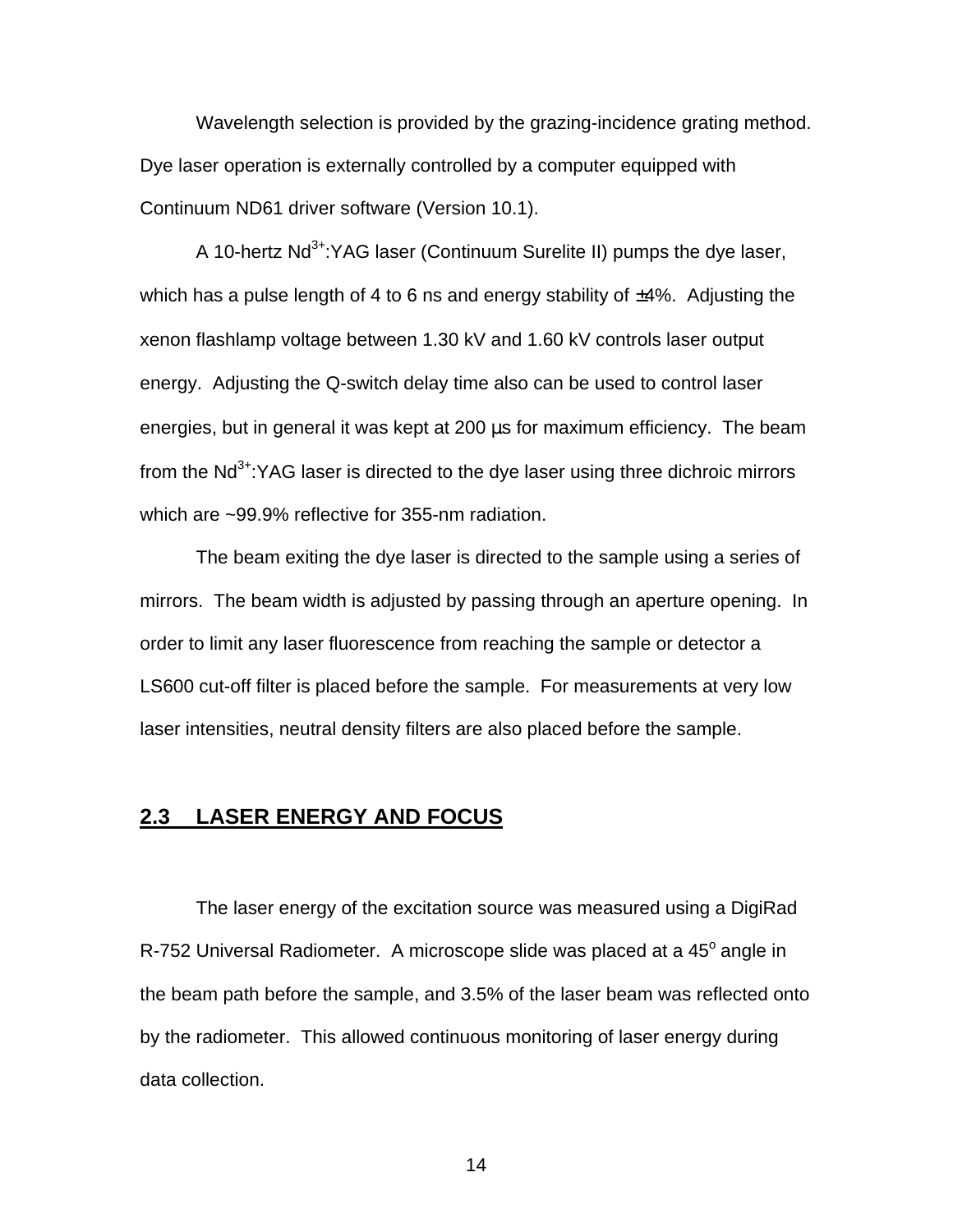For most experiments the laser beam was tightly focused onto the sample surface with a 6-cm focal length cylindrical lens to produce a sharp line focus. The total area excited cannot be determined exactly for powdered samples because of unavoidable variations in packing density and laser scattering of different samples. In addition, the necessary use of the high laser intensities can cause the sample packing to change during the experiment. However, care was taken to keep the excitation focus as reproducible as possible for all experiments, and certainly a qualitative data comparison between samples is possible.

### **2.4 SAMPLES**

All powdered samples were packed tightly into a circular depression (3 mm diameter and 3-mm deep) on a copper sample holder. A glass microscope slide cover was secured over the sample to hold it in place. Large crystal samples were affixed to the sample holder and kept in contact with thermal grease. No glass cover was used in this case. The sample holder was mounted on the cold head of a closed-cycle refrigerator (Cryomech GB15). The cooling system can maintain a temperature of approximately 11 K and was equipped with a heating unit for higher temperatures.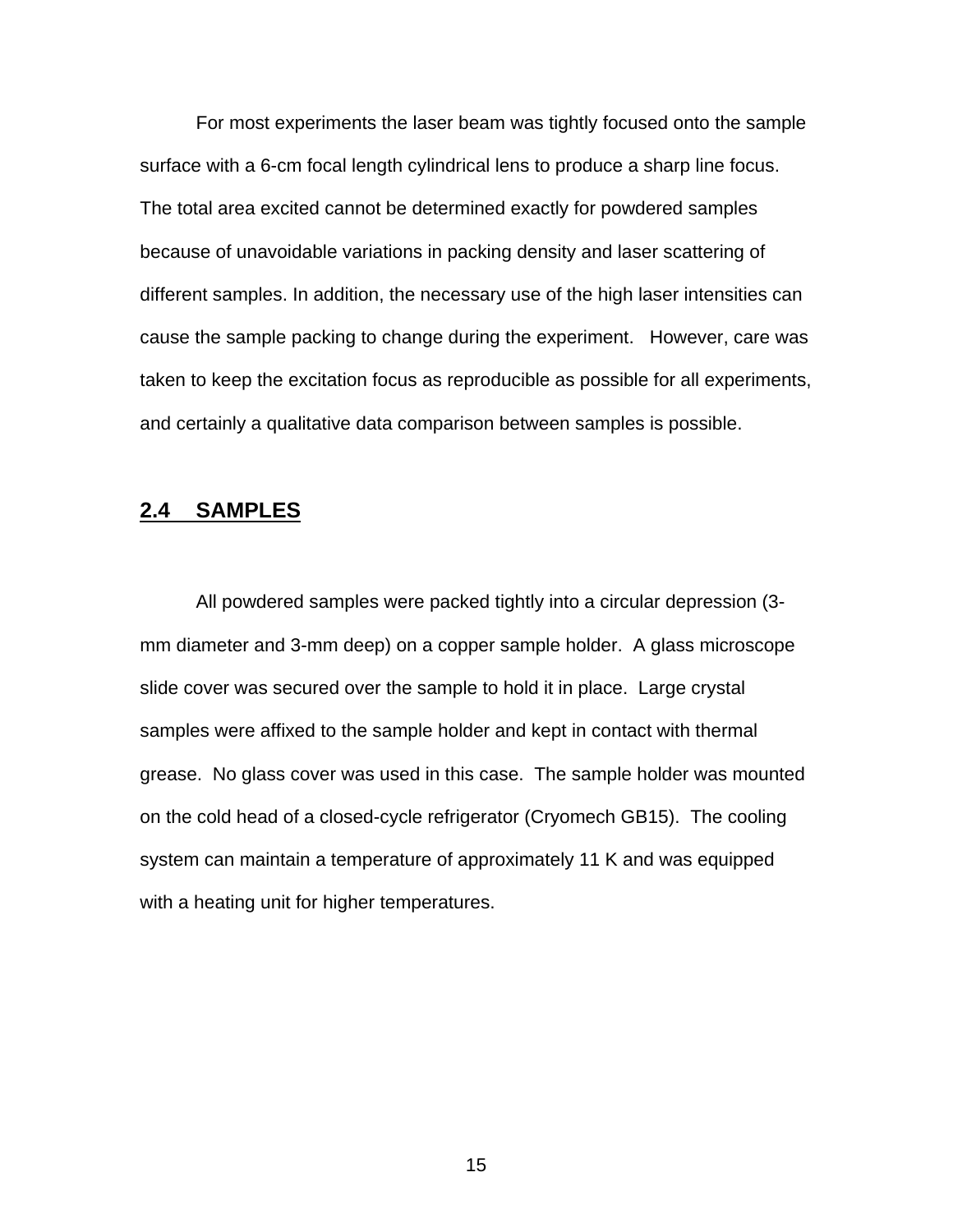### **2.5 MONOCHROMATORS**

For site specific excitation and fluorescence spectra, fluorescent emission was dispersed with a 1-meter monochromator (Spex 1000M) that was  $90^{\circ}$  from the excitation beam. The emission was focused onto the entrance slit of the monochromator using two lenses. The 1-meter monochromator has a dispersion of 0.8-nm/mm, and was normally operated with a slit width of 100-μm producing a 0.08-nm spectral bandpass.

Excitation spectra monitoring broadband emission were recorded using a  $\frac{1}{4}$ -m monochromator (Jarrell-Ash). The emission was focused onto the 200- $\mu$ m slit of the monochromator using one lens and a turning mirror.

To avoid scattered laser light from reaching the detector two red colored filters (OG590 & OG595) were placed before the monochromator. For very strong fluorescent signals a Neutral Density filter was also placed before the monochromator.

# **2.6 DETECTORS**

A GaAs (Cs) photomultiplier tube (HAMMAMATSU R-636-10) provided signal detection for the 1-meter monochromator. This GaAs(Cs) photocathode has a spectral response in the 185 to 930-nm range, with highest quantum efficiency in the 300 to 800-nm range. A cooled PMT housing (Amherst Scientific Corp. Model 4100) is used to maintain an operational temperature of  $-20^{\circ}$  C.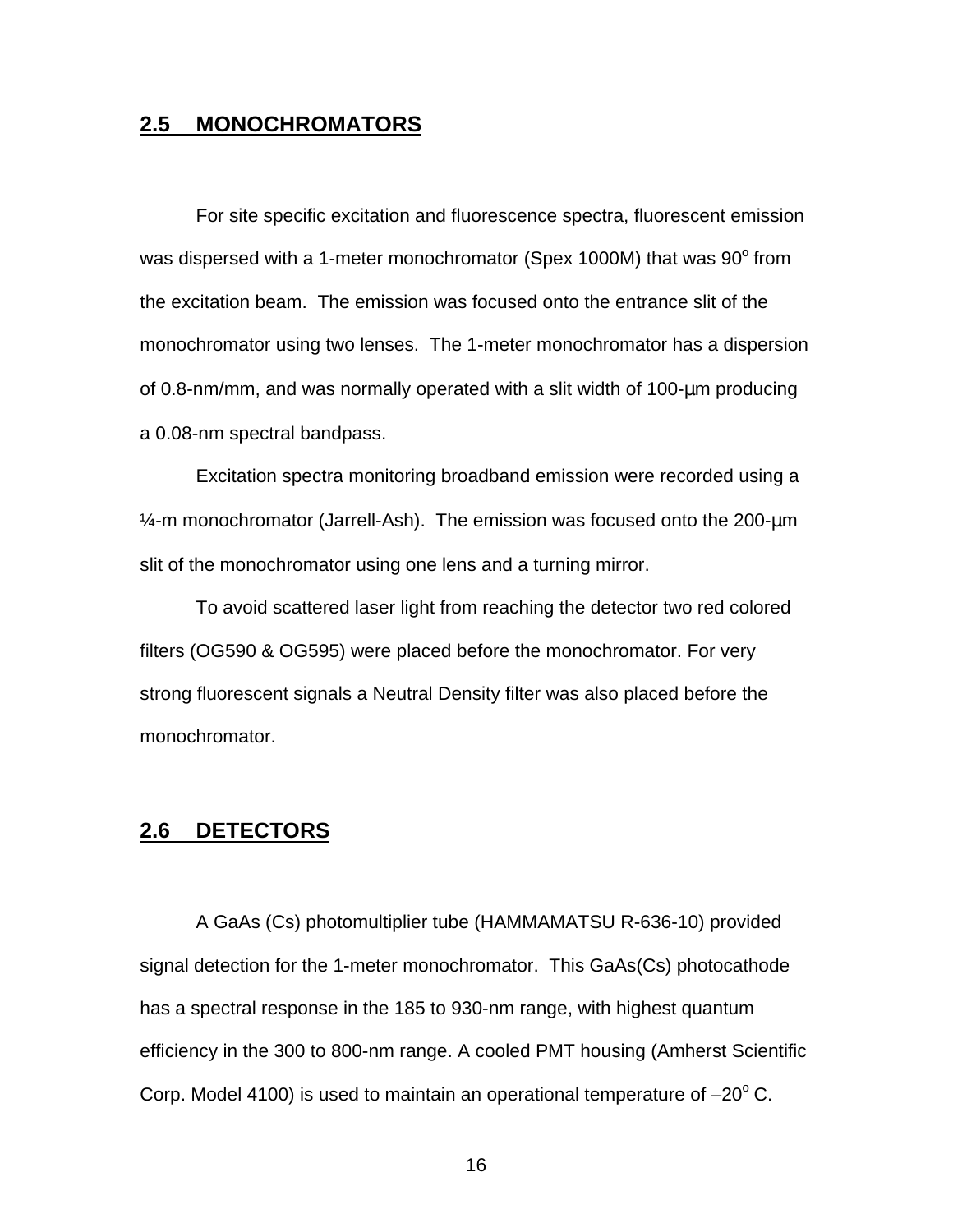The quantum efficiency of the detector refers to the number of photoelectrons emitted from the photocathode divided by the number of incident photons. In the most commonly used range of 600 to 640-nm the quantum efficiency is ~13%.

The ¼-m monochromator utilized a Sb-Cs photomultiplier tube (Hammamatsu R-636-10). It has a spectral response from 185 to 700 nm, with maximum quantum efficiency at 340 nm. Operation was conducted at room temperature.

Both photomultiplier tubes are the side-on type, and has a circular-cage type array of electron multipliers (dynodes) utilized for compactness. The time response of the GaAs(Cs) and Sb-Cd photocathodes is 2 and 2.2 nanoseconds, respectively. The anode to cathode supply voltage is provided by a Stanford Research Systems High Voltage Power Supply (Series PS 300). The GaAs(Cs) photocathode is operated with an anode to cathode voltage of 1250(Vdc), while the Sb-Cd photocathode is operated with a voltage of 1000(Vdc).

The output current of the photomultiplier tube is converted to a voltage signal using a 100-MHz bipolar amplifier (Phillips Scientific Model 6931). The output voltage is transmitted through coaxial cable to an oscilloscope (Tektronic TDS460) and boxcar averager (Stanford SR250) and terminated with a 50-W resistor.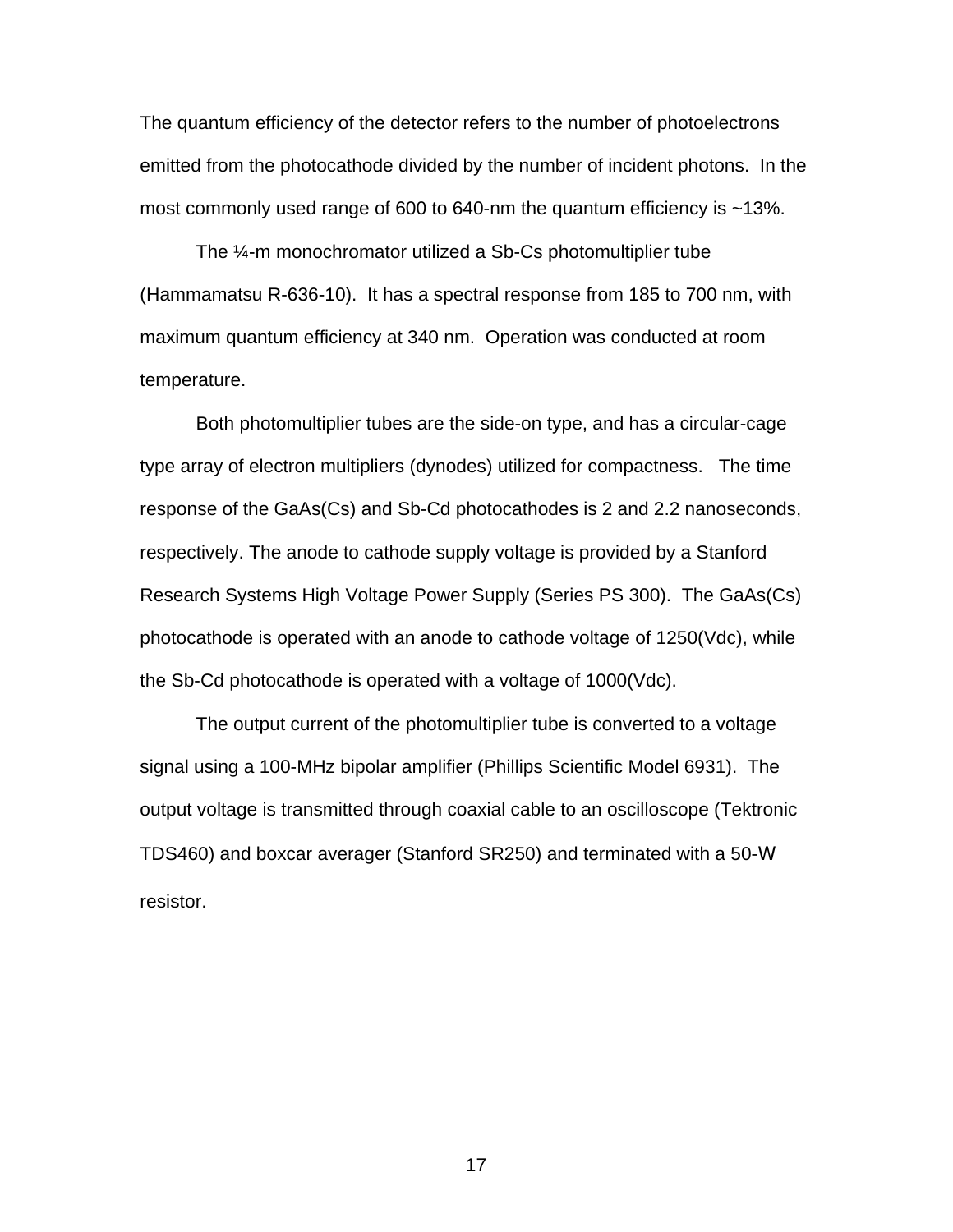### **2.7 BOXCAR AVERAGER AND INTEGRATOR**

The Stanford SR250 is well suited for recovering fast analog signals from noisy backgrounds.<sup>[1]</sup> It consists of a gate generator, a fast gated integrator, and exponential averaging circuitry. After being triggered externally by the  $Nd^{3+}$ :YAG laser, the SR250 waits a set delay time before sampling the input signal. Then the signal is integrated during the gate by the fast gated integrator. The output from the integrator is normalized to the gate width producing a voltage proportional to the input signal during the gate. Both the delay time and the gate width are varied depending on the experiment. An average of 10 samples is taken before the analog signal is sent to an analog-to-digital data-acquisition board (National Instruments Lab PC+). Following conversion the data is collected on a computer using a Lab View data acquisition program. The software collects and averages 10 data points for each data point that is displayed. After acquisition the data files are converted to ASCII format.

The signal gain of the instrument (volts out / volts in) is controlled using the sensitivity switch. The sensitivity is set from 1-V/V up to 1-V/5-mV depending on input signal strength.

# **2.8 OSCILLOSCOPE**

The intensity decay curve after each excitation pulse is displayed on a multichannel 350-MHz digital oscilloscope (Tektronix TDS460). The signal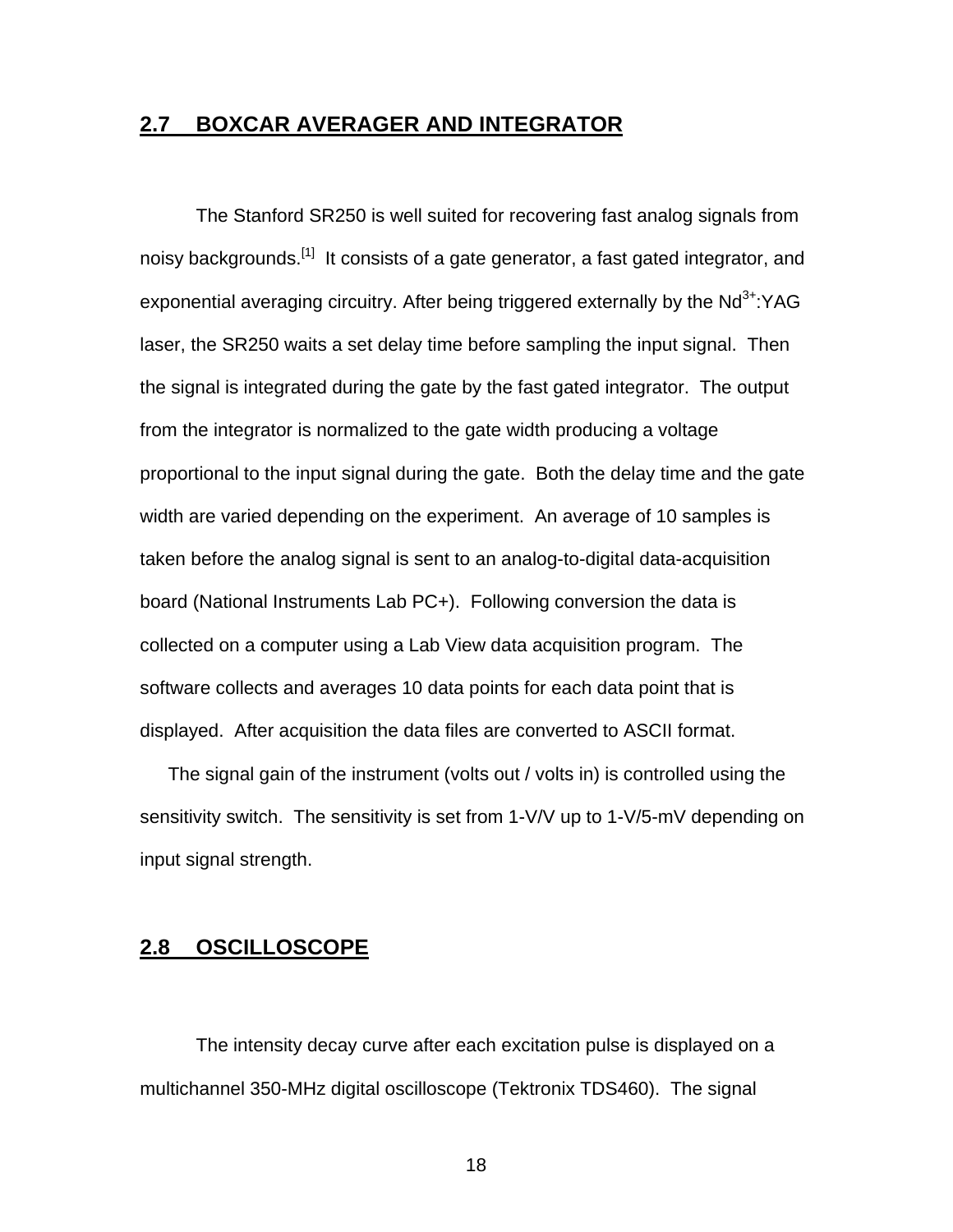voltage from the detector is plotted against time. With the oscilloscope it is possible to visually monitor for detector saturation or other possible problems during excitation and fluorescence data acquisition. A gate output signal from the SR250 and the trigger signal from the  $Nd^{3+}$ :YAG laser are also displayed on the oscilloscope screen. Any adjustments in delay time are seen as the gate signal is moved relative to the trigger signal.

Luminescence decay transients are recorded on the oscilloscope with the excitation and emission set at fixed wavelengths. To limit influence from background noise and laser jitter at least 200 decays are averaged. A decay transient data file is then transferred to a computer hard disk via a GPIB interface using a Lab View acquisition program. The file is stored in ASCII format.

### **2.9 DATA DISPLAY**

The ASCII data files are imported into the Origin 4.1 (Microcal Software, Inc.) scientific graphing program. The recorded signal voltages are displayed in the column of a spreadsheet. If neutral density filters were placed before the detector the recorded signal intensity is less than that actually emitted by the sample. This is compensated for by multiplying by a factor proportional to the amount of signal filtered. Similarly, if the emission signal strength is low the sensitivity setting of the RS250 is increased. This results in recorded signal intensities higher than actually emitted by the sample. In this case values are divided by the factor of signal gain. Once adjusted for neutral density filters and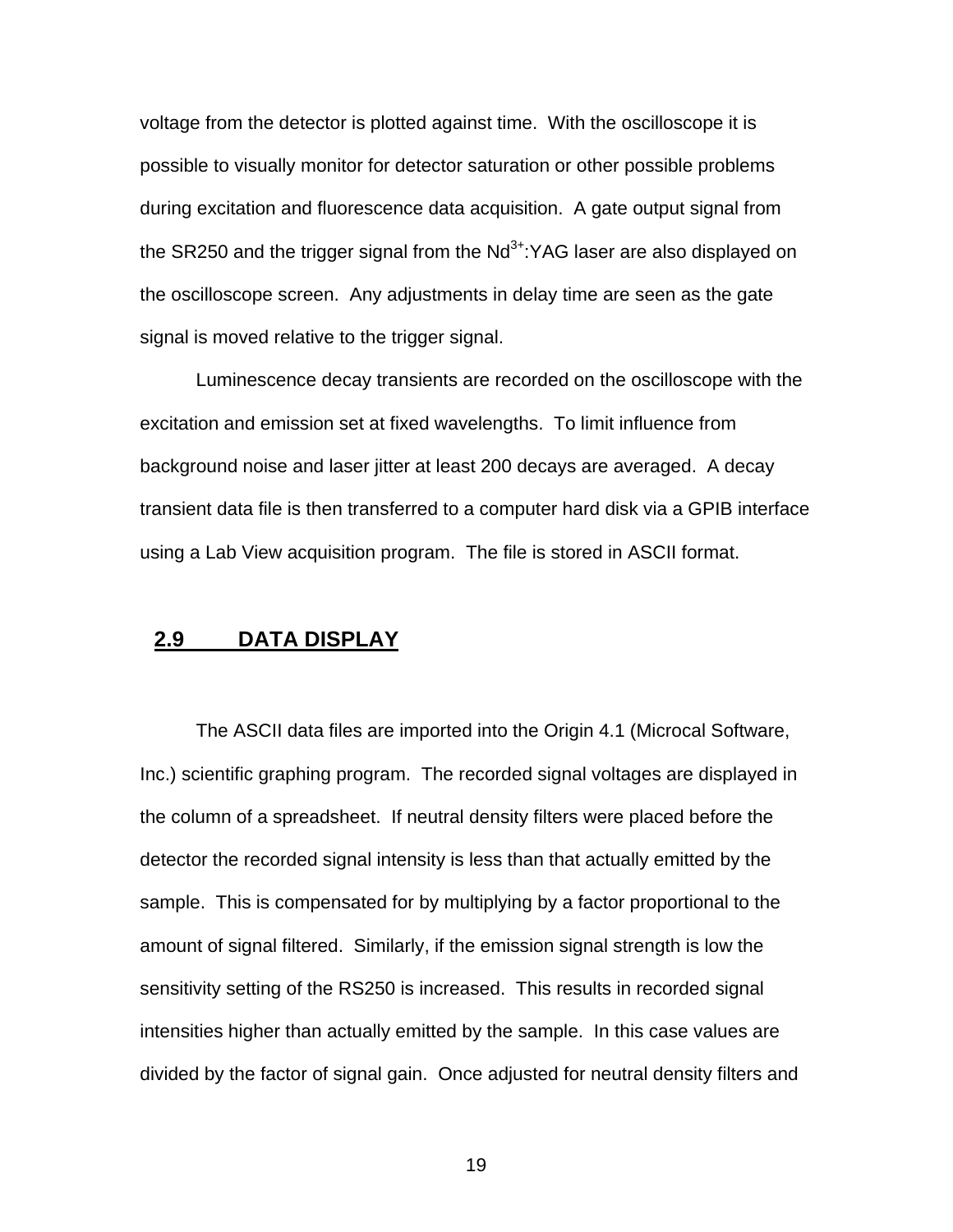the sensitivity setting, the spectral data is plotted verses wavelength in nanometers.

For luminescent transients, signal voltages are plotted verses time. The nonlinear curve fitting function of Origin 4.1 is then used to make a best-fit approximation of the data. In most cases the decay transients can be fit with the dual exponential decay function:

 $y = y0 + A1*exp(-(x-x0)/t1) + A2*exp(-(x-x0)/t2)$ 

In cases of very fast nonlinear decays the following sum of three exponential decay functions is used:

$$
y = y0 + A1*exp(-(x-x0)/t1) + A2*exp(-(x-x0)/t2) + A3*exp(-(x-x0)/t3)
$$

## **2.10 SAMPLE PREPARATION**

#### **2.10.1 CUBIC-PHASE Eu2O<sup>3</sup>**

Cubic-phase  $Eu_2O_3$  powder (99.99%, Aldrich) was used for characterization of micron-sized particles. The only preparation required was sintering of the powder overnight at  $950^{\circ}$  C and atmospheric pressure in a furnace. This process removes from the  $Eu<sub>2</sub>O<sub>3</sub>$  powder water and any other adsorbed contaminants.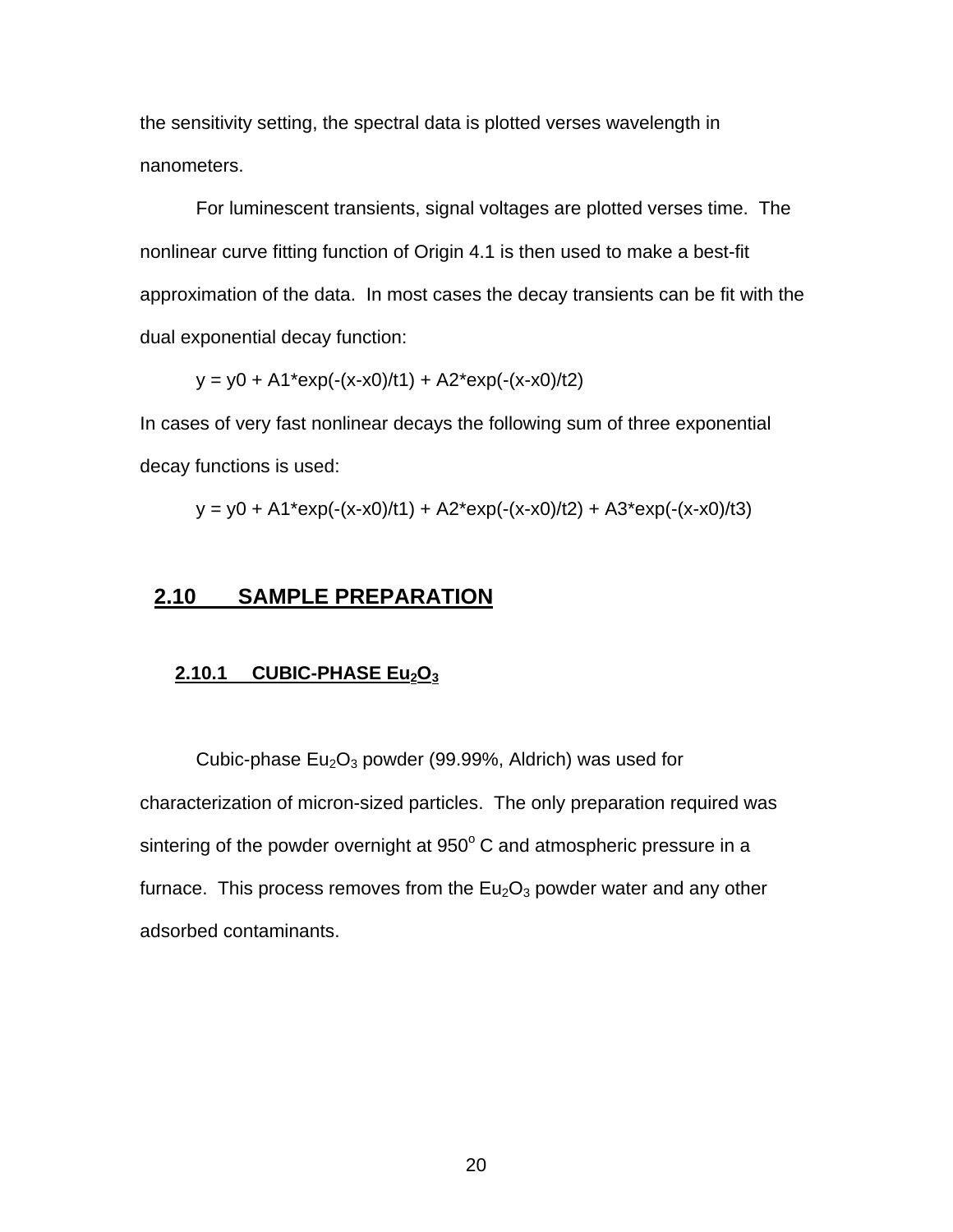### **2.10.2 MONOCLINIC-PHASE Eu2O<sup>3</sup>**

Monoclinic-phase  $Eu_2O_3$  samples were prepared from cubic-phase  $Eu_2O_3$ powder by heating for 4 hours at  $1400^{\circ}$  C in a tube furnace. The high temperature allows the phase transition of the oxide structure to the monoclinic form.<sup>[2]</sup> After 4 hours the heating was stopped and the sample was allowed to cool at the intrinsic rate of the furnace.

#### **2.10.3 NANOCRYSTALS**

 $Eu<sub>2</sub>O<sub>3</sub>$  particles in the nanometer size range were prepared using a gas-phase condensation technique.<sup>[3]</sup> First approximately 1.0-1.2 grams of Eu<sub>2</sub>O<sub>3</sub> powder (99.99%, Aldrich) was pressed into a pellet at 5000-psi for 10 minutes. Pellets were placed in an alumina boat and sintered in air overnight at  $950^{\circ}$  C. The pellets were slowly cooled to room temperature over several hours. Next a single pellet was placed on a rotating platform inside a vacuum chamber. A schematic of the chamber is presented in Figure 5. The chamber was evacuated and purged with nitrogen three times before adjusting to the desired chamber pressure. Nanocrystals were prepared at pressures of 10, 400, and 600 Torr. A ZnSe lens is used to focus a  $CO<sub>2</sub>$  laser (Synrad) beam onto a 2-mm diameter spot on the pellet. A laser power of 40 Watts was used for preparations done at 10 Torr. A laser power of 60 Watts was used for preparation at pressures of 400 and 600 Torr. The temperature of the pellet at the spot of laser focus was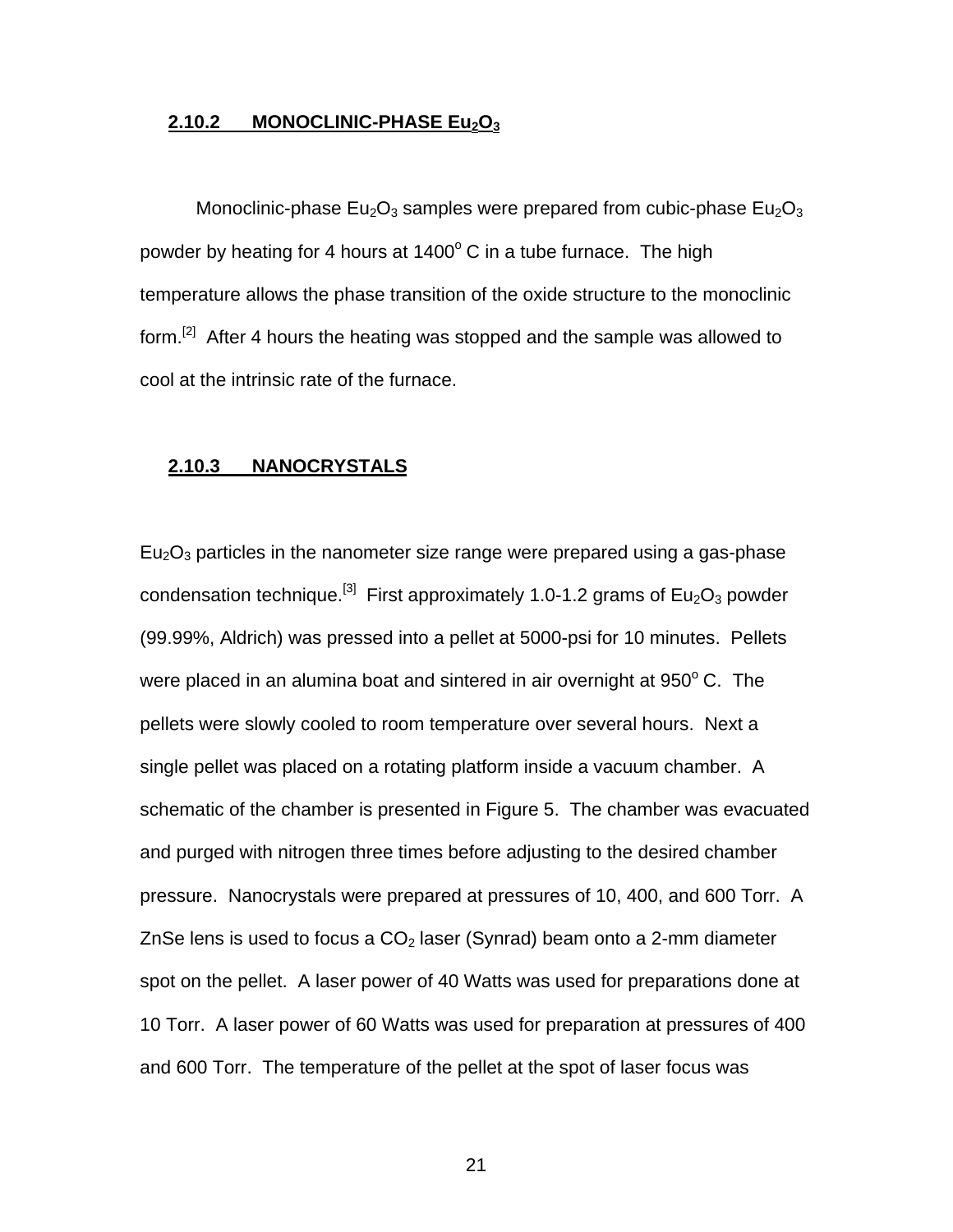

**Figure 5. The nanocrystal preparation chamber. [3]**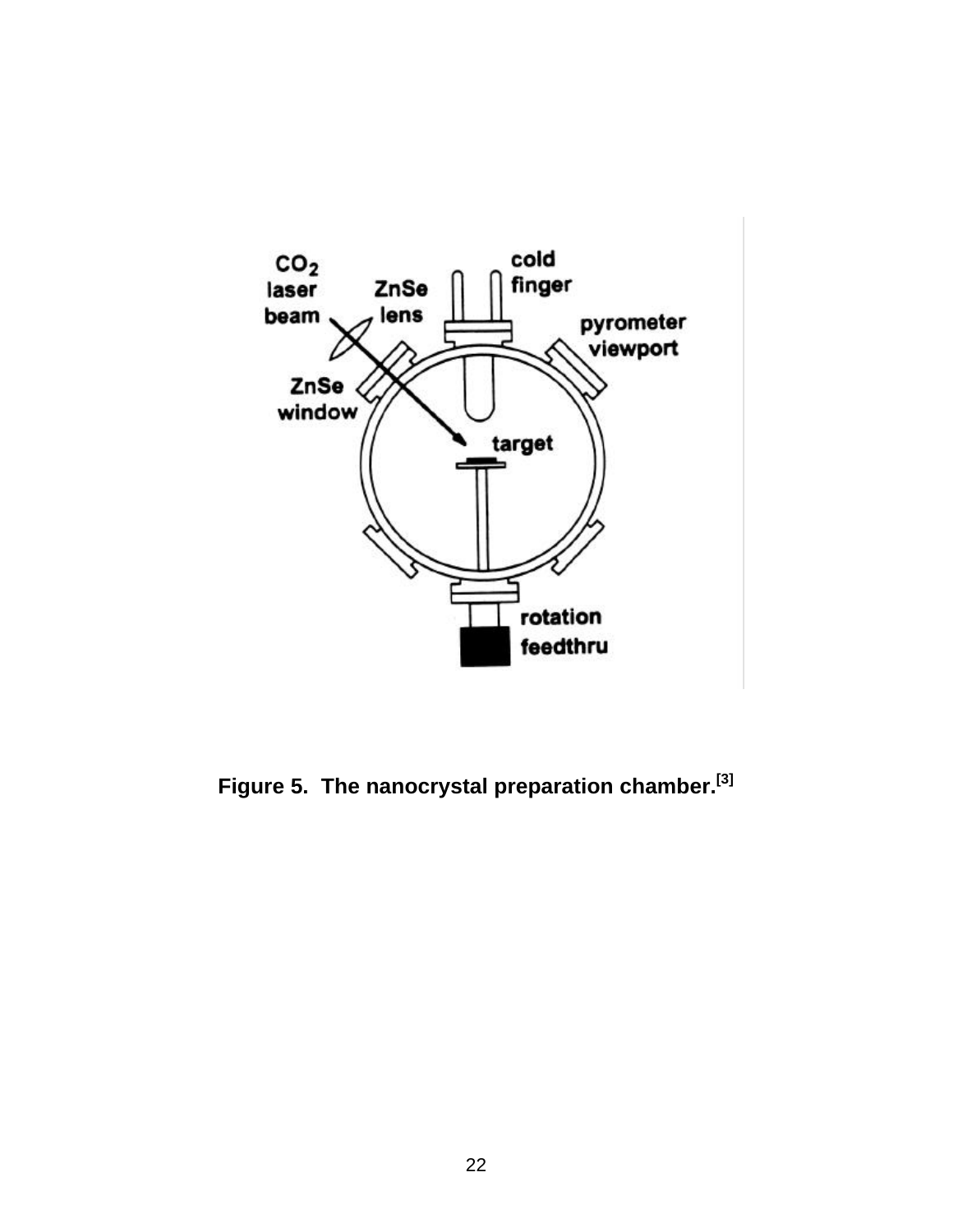measured with a disappearing-filament optical pyrometer (Micro Optical) and was typically 2500 $^{\circ}$  C. At this temperature Eu<sub>2</sub>O<sub>3</sub> is vaporized, forming gas-phase clusters.<sup>[3]</sup> The nanocrystalline  $Eu_2O_3$  particles condense on a Pyrex cold finger that reaches into the chamber 3-cm above the pellet. A stainless steel cone is attached to the base of the cold finger. This provides additional area for condensation at a uniform distance from the pellet. The cold finger is filled with distilled water, and the quenching temperature is maintained between  $25-80^{\circ}$ C. Generally 2-4 pellets are vaporized before collecting the nanoparticles from the inner cone and base of the cold finger. The rate of nanocrystal production is fairly slow, with  $\sim$ 50 mg per hour being produced at a pressure of 10 Torr and  $\sim$ 8 mg per hour being produced at 600 Torr.

### **2.10.4 FUSED Eu2O3 CRYSTAL**

Preparation of a large crystal of  $Eu<sub>2</sub>O<sub>3</sub>$  was carried out simultaneously with nanocrystal production. During production of nanocrystals the  $Eu<sub>2</sub>O<sub>3</sub>$  pellet is melted at the point of laser focus. As the pellet is rotated its entire surface becomes fused together. The result is a rather glassy looking solid  $Eu<sub>2</sub>O<sub>3</sub>$ surface, pink in color, with a thickness of approximately 0.85 mm. Luminescence spectroscopy revealed that the fused crystal, while appearing glass-like, was made almost completely of the monoclinic crystalline phase. Almost no cubic phase could be detected.